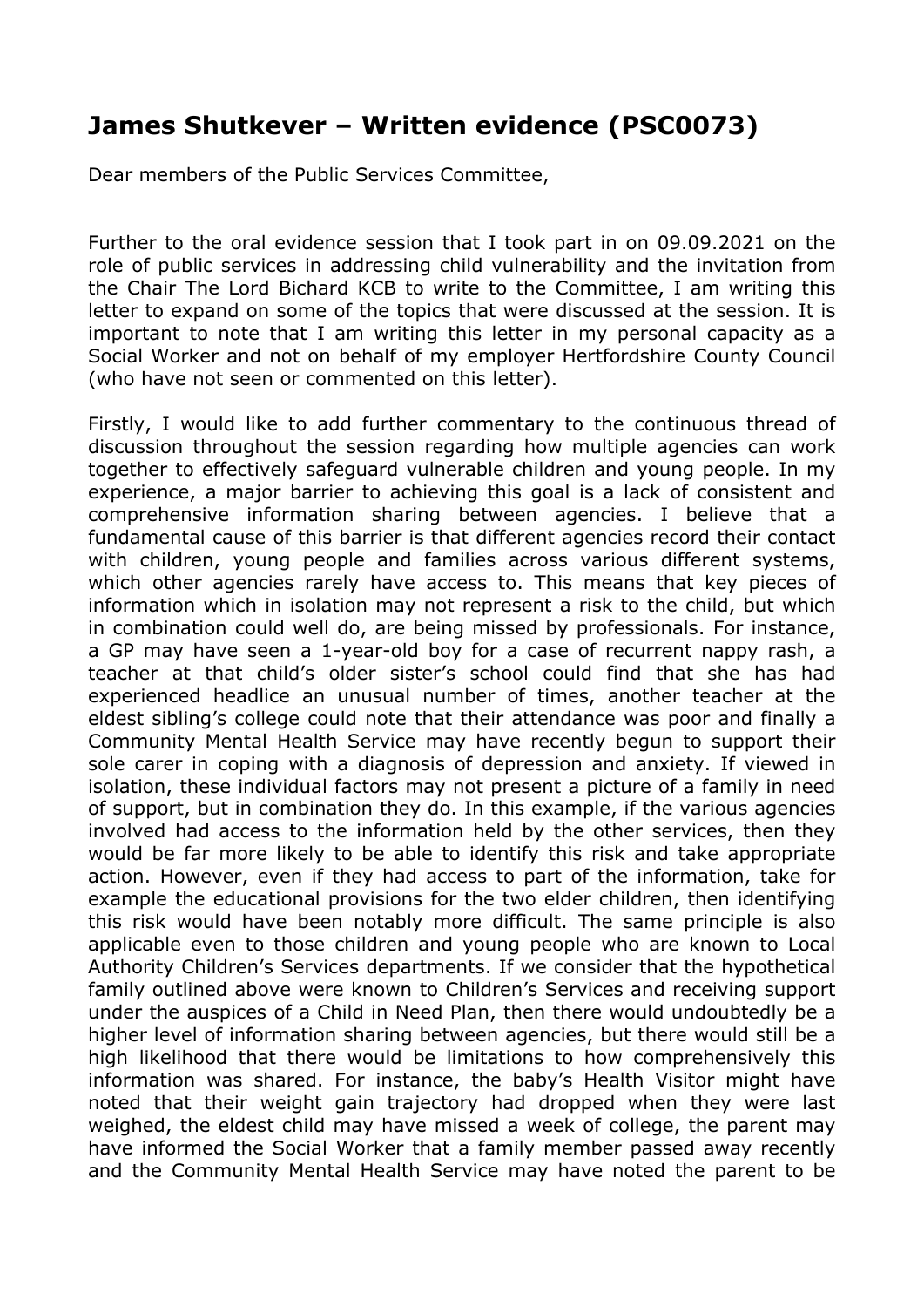lower in mood in their most recent session. Again, in isolation, these individual pieces of information may not appear to be of particular significance as they may not be unusual for the family, and so they may not be shared between agencies, but collectively they indicate a growing level of risk and concern. In my view, a potential solution to both of the examples that I have provided here would be a centralised recording system that could be accessed by all services involved in the safeguarding of vulnerable children and young people.

Secondly, I would like to expand on my response to the question of whether children should be taught to self-identify their vulnerability as a way of reducing the number of children who are 'invisible' to services. During the session, I discussed some of the difficulties that vulnerable children and young people may experience in doing this. To elaborate on this matter further, it is important to highlight that it often takes a long time to build a strong and trusting working relationship with a child or young person in which they feel able to share their views, wishes and feelings, and that some children and young people are never able to reach this point regardless of the attempts of the professionals supporting them. In my view, it is therefore unlikely that many children and young people would feel able to actively approach professionals for support, and I believe that is particularly the case for some of the most vulnerable children and young people in our society. Moreover, when we are trying to safeguard the welfare of vulnerable children and young people, we need to be able to identify the potential risks to these individuals as early as possible. This short timeframe ultimately does not allow for the time and resources necessary to be able to develop a relationship with a child or young person in which they feel able to self-identify their vulnerability. Therefore, whilst it is crucial for professionals to develop these relationships with children and young people over time, as well as for children and young people to have the tools and knowledge to access support if they are able to verbalise their needs to a professional, the focus of safeguarding vulnerable children and young people must remain on the early identification of risk by professionals and improved information sharing between agencies.

Thirdly, during the evidence session I answered "yes, absolutely" to The Lord Bichard KCB's question of whether it was my view that the necessity of prioritising resources for fulfilling statutory requirements for children and young people could lead to a backlog within the social care system that was not dissimilar to that which has been seen in the NHS. I want to add to this that it is not only likely to be the case in the short-term post-pandemic, but that this could indeed be the case for years and indeed generations to come. A fundamental role of the services that support children, young people and families, and of Social Workers in particular, is to try to help break cycles of abuse, neglect, deprivation and vulnerability. This is just as applicable for children and young people as it is for parents and carers, and it is not unusual for us to encounter families who have experienced intergenerational patterns of abuse, neglect, deprivation and vulnerability. Indeed, in my experience it is more often than not that this is the case. Ultimately, if the resources available for supporting families to break these cycles are reducing, then the likelihood